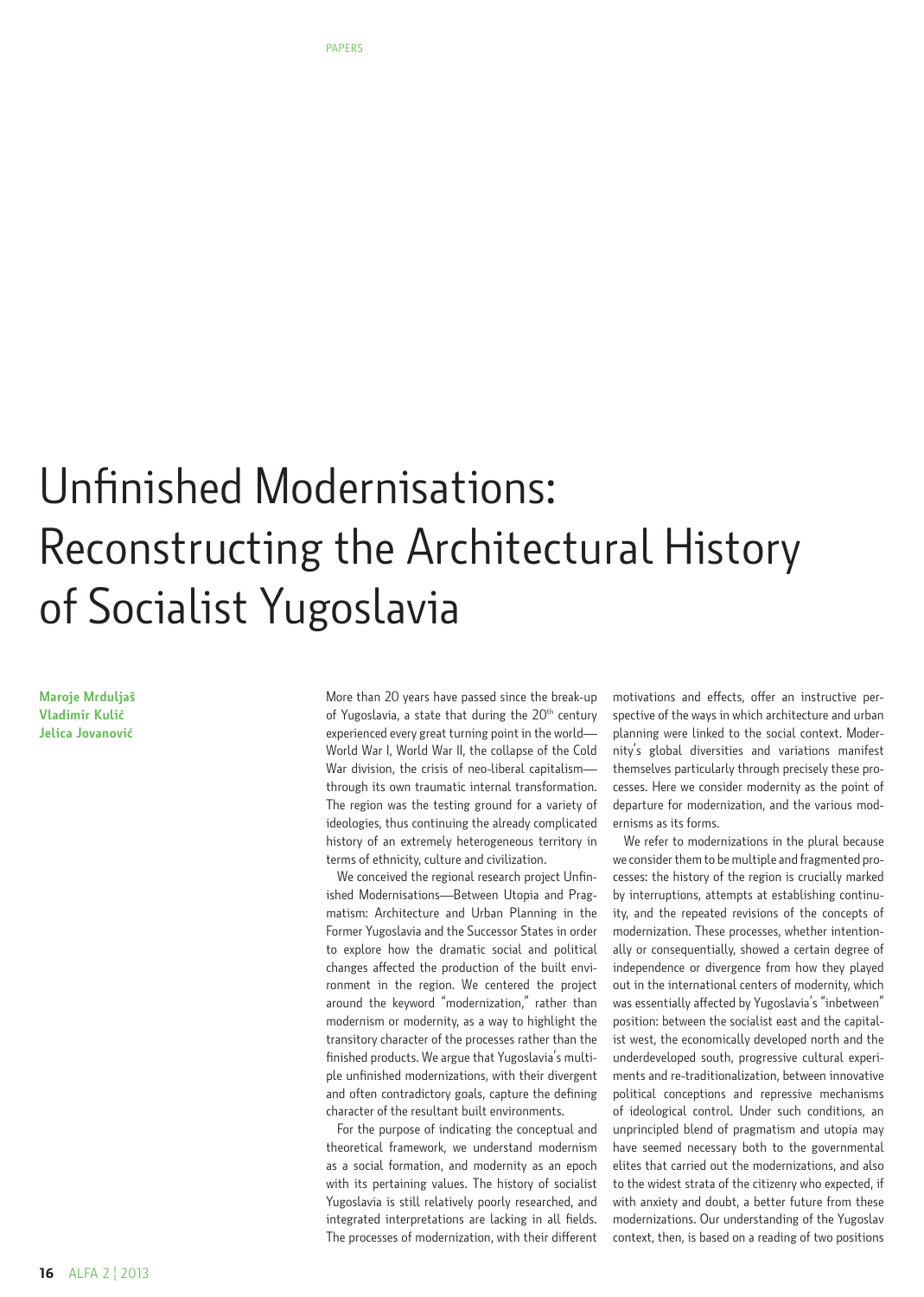

Edvard Ravnikar: Plan of New Belgrade, 1947



Zagreb City Planning Office: plan of New Zagreb, 1962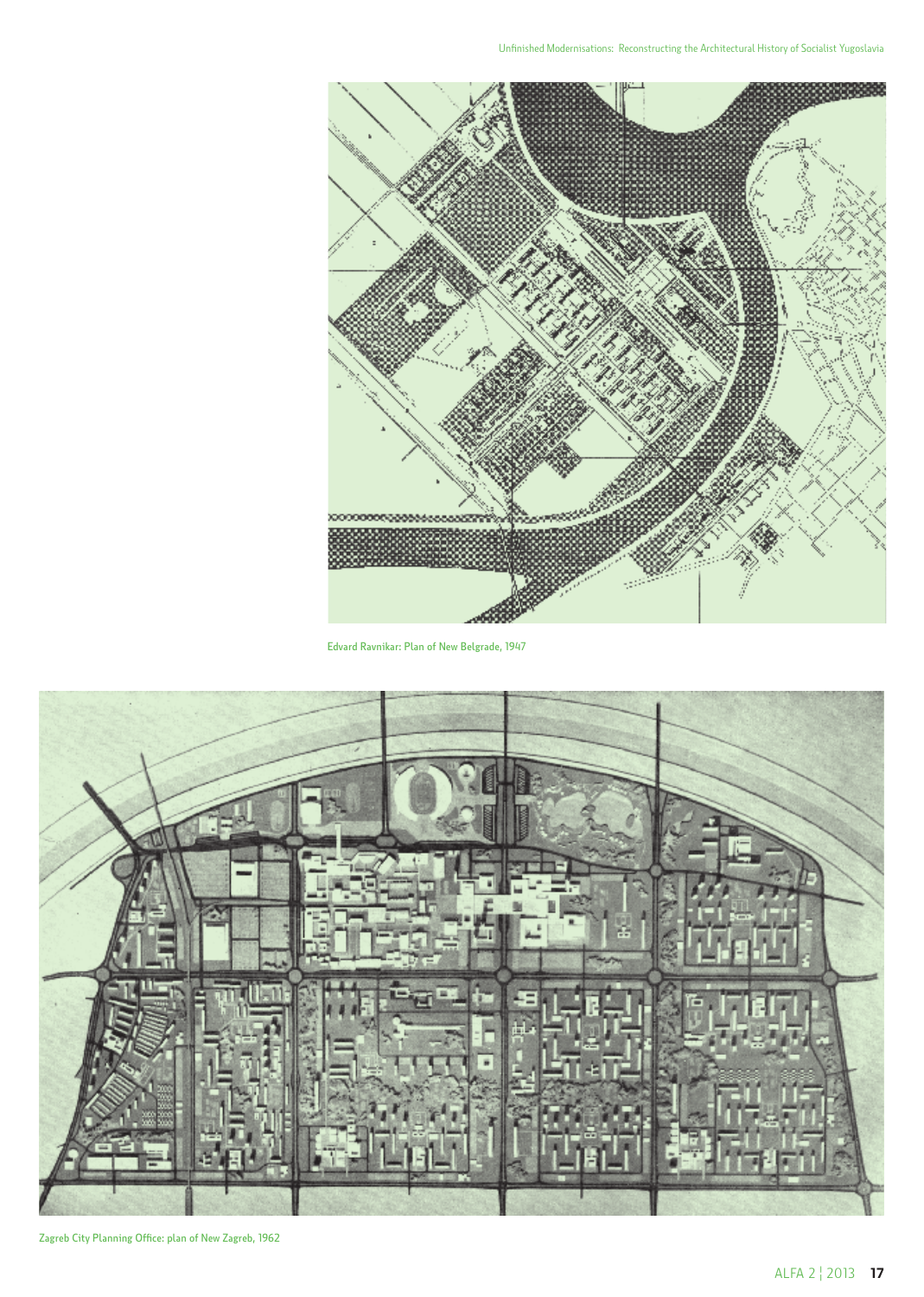

Vjenceslav Richter: EXPO 58 pavillion, Brussels, 1958



Bogdan Bogdanović: Jasenovac memorial, 1966

"between:" one related to the global and the other to the inner contrasts that fundamentally marked the history of the region.

There are several reasons why we believed that a project like this was necessary at this particular moment. The first is an attempt at intervening in the historical moment with the goal to historicize the recent past while it's still relatively fresh and while many of its original protagonists are available for interview. Upon the collapse of the socialist state, the architectural history of Yugoslavia had a similar fate to that of another failed multinational state in the region, the Austro-Hungarian Empire. Like Aus tria-Hungary, Yugoslavia was also a polycentric state characterized by a tension between cosmopolitan ism and nationalism, which led to the construction of distinct architectural cultures of the constituent ethnicities, yet under a shared political-economic system, thus resulting in numerous commonali ties and overlaps. After the collapse of both states, their closely intertwined cultures were partitioned according to new national borders and the resul tant narratives aimed at stressing national selfhood and uniqueness. The built environment produced under the same socio-political conditions thus lost an important common dimension. Attempts at reconstructing the shared architectural history of the former Austro-Hungarian lands emerged only in the 1990s, seventy years after the collapse of the Empire. With Unfinished Modernisations we hope to shorten the lag for the former Yugoslavia.

The second reason for Unfinished Modernisations was to offer a wide-ranging contextual perspective on the architecture of the recent past and thus to avoid the flattening of the historical perspective that unavoidably results from the passage of time. The past several years have witnessed a veritable wave of coffee-table publications about the archi tectural heritage of the former socialist world that have flooded the international book market. Often produced by curious outsiders, these publications highlight what is spectacular, unusual, or simply weird about the architecture in question. In a telling example, Frederic Chaubin's heavily advertized book on the architecture in the former Soviet republics terms its topic "cosmic communist constructions." 1

Another approach is to highlight the neglect and deterioration of architecture; the indicatively titled Socialist Modernism by the German photographer Roman Bezjak thus focuses on the "dirty magic of socialist architecture," as one of the accompanying essays puts it. 2 Both approaches ultimately exoticize an unknown "other" that—no longer ideologically dangerous—can be enjoyed for its visual effect, but without much delving either into the background and context of its objects or into the reasons for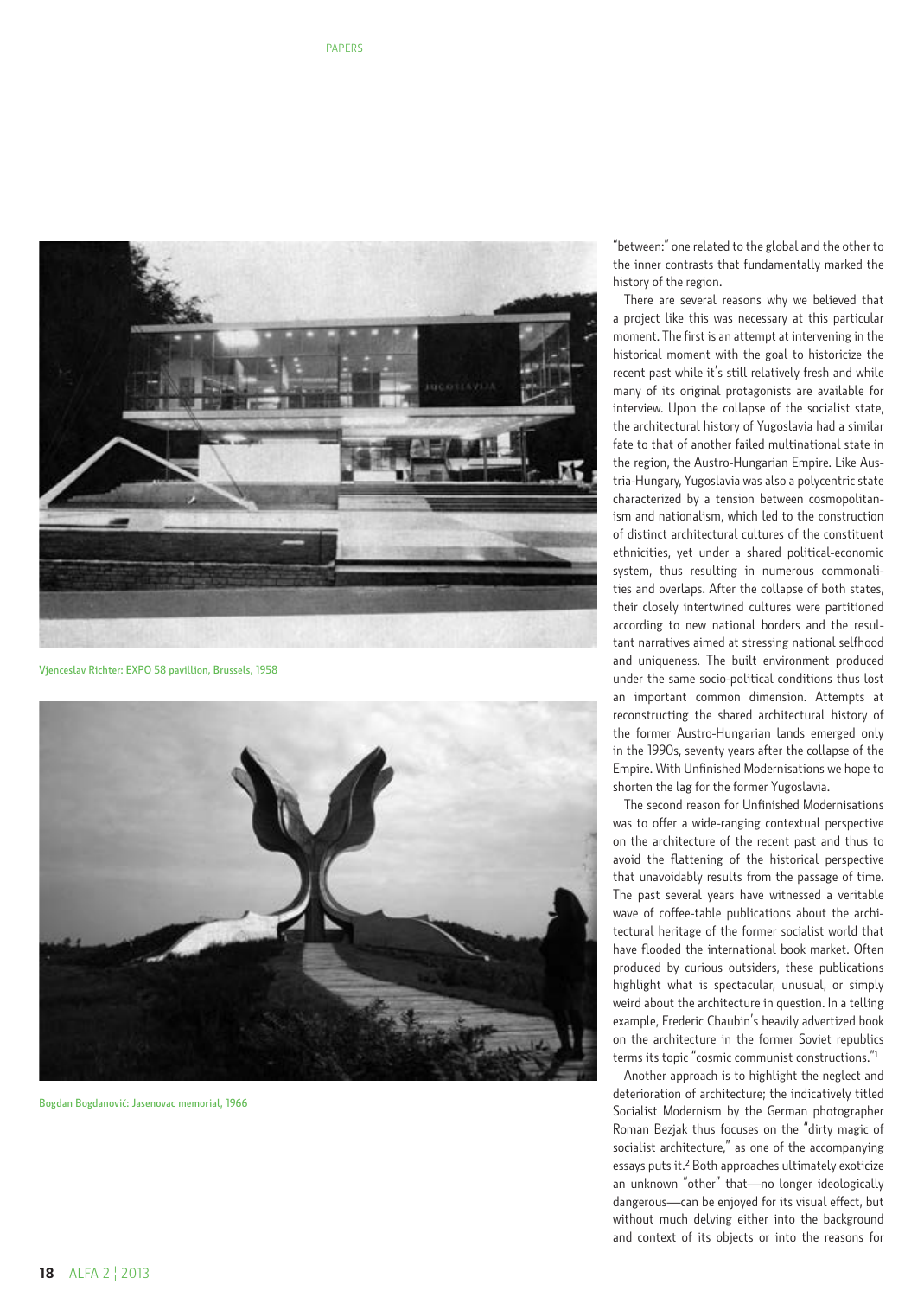their current state. The architecture of the socialist period thus appears as something produced in a cultural, theoretical, and discursive vacuum, or at least something out of reach of contemporary interpretation, as if it were a product of a long-lost civilization whose documents we can no longer read.

At the time when we conceived Unfinished Modernisations in 2010, we were not fully aware that the project would be seen as an antidote to such simplified views, simply because most of the described publications had only appeared in the preceding two or three years. Yet our very point of departure was exactly the opposite from theirs. First, we were clearly aware that the architecture we were choosing to study was produced by rich architectural cultures operating under very particular historical conditions and with very particular social goals. Second, we understood that most of the built environments produced under socialism were not only not disappearing, but that they constitute a critical part of the existing urban fabric across the region, frequently more resilient than and superior to those produced in the more recent period under transitional and neoliberal economies. We asked ourselves: how is such resilience possible and what can we learn from it? What are the qualities and meanings of the built environments produced under socialism and how do they compare with the international "canon" of modern architecture, from which they are completely excluded?

There was another aspect that was built into the project from the very start, but that crystallized with increasing clarity as the project evolved. The title Unfinished Modernisations evokes Jürgen Habermas's qualification of modernity as an "incomplete project," and a project of emancipation.<sup>3</sup> We thus sought to evaluate the emancipatory qualities of the built environments inherited from the socialist past, and also to identify the reasons why the project of emancipation was in some instances only partly carried out, or even completely failed in others. We traced how the successive changes of the social context led to changes in the objectives of modernization, ultimately detecting a sequence of unfinished but mutually linked modernization projects easily discernible in today's physiognomy of the built environment.

Echoing its own theme of constantly shifting modernizations, the project was itself a "work in progress" that somewhat changed its course as it evolved. Originally we planned to pay equal attention to the successive transformations in the concepts of modernization from 1945 until today: the socialist revolution, the continuously evolving socialist state, its collapse in 1991, the post-socialist transition, and the current neoliberal economy. However, it soon



Kenzo Tange: Competition project for centre of Skopje, 1964



Energoprojekt: Lagos Fair, 1973-1977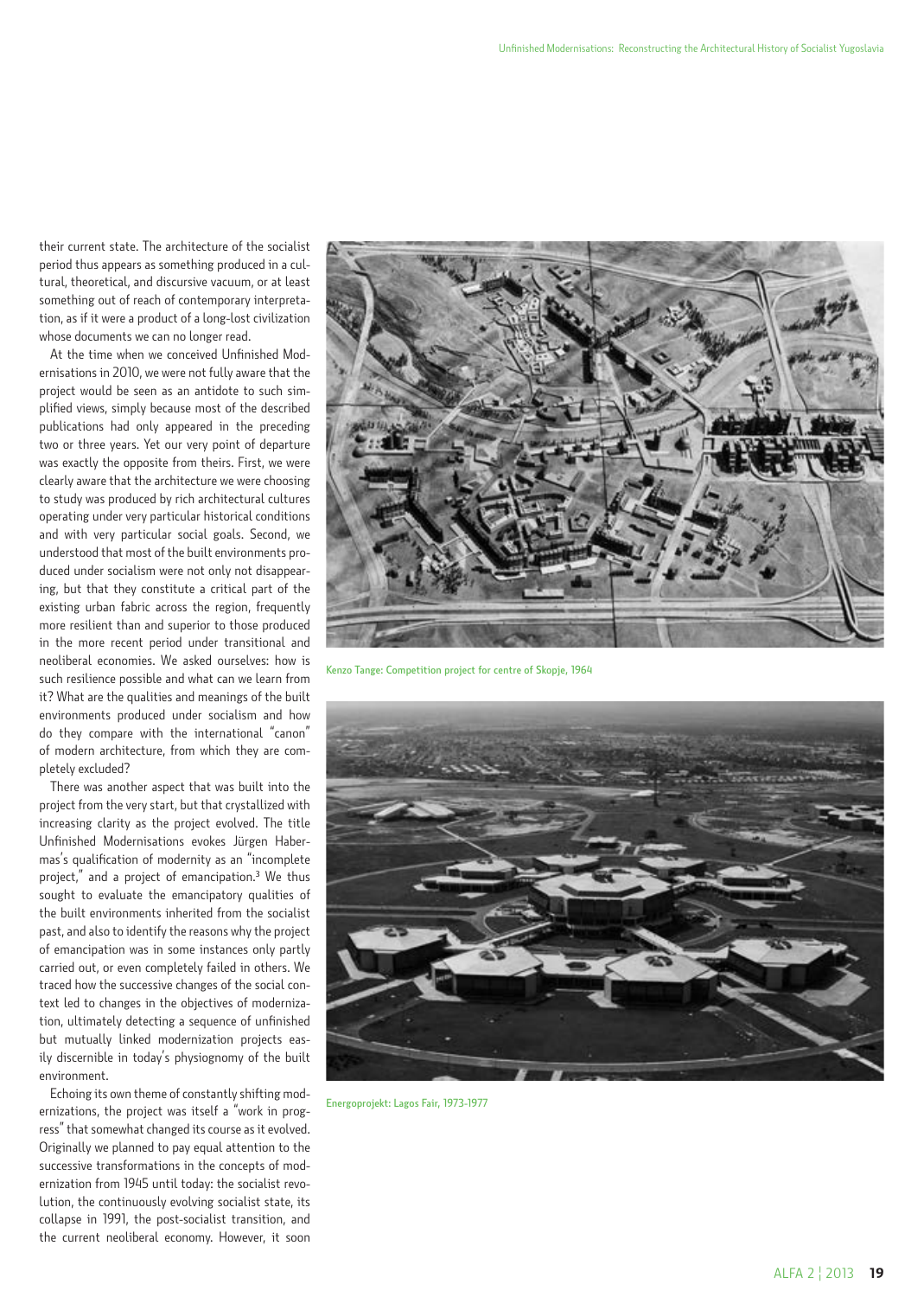

Vladimir Braco Mušič, Marjan Bežan, Nives Starc: Split 3 housing district plan, model, 1968

became clear that the socialist period attracted the lion's share of attention from the majority of participants, not only because of its greater length than the subsequent periods, but also as an unavoidable point of comparison. Half-way through, the project's focus thus shifted completely towards the particular socialist modernizations, the complexity and multiplicity of which was nevertheless such that we could hardly exhaust it. Ultimately, the research was structured around the following five "spaces:" Spaces of representation

The section focused on architecture as the means of ideological representation. Besides analyses of buildings, it included parallel interviews with Kenneth Frampton and the Slovenian philosopher Rado Riha, as well as a film analysis of Yugoslav modernization , based on a film festival shown in conjunction with one of the project's conferences, held in Belgrade in 2011.

The break with the East Bloc in 1948 sparked the experiment of Yugoslav self-managing socialism. Both internal and external conditions urgently required the representation of the socialist order as modern, open and progressive. These messages were conveyed both through the aesthetics and the scale of massive construction programs, such as the new urban development of the twin cities of Novi Beograd and Novi Zagreb. (image Nikola Dobrović: Plan of New Belgrade, 1948); image Zagreb City Planning Office: plan of New Zagreb, 1962) Such endeavors had both pragmatic and symbolic value, embodying and representing the modernizing ambitions of the socialist society as on par with the leading international centers. Important building operations were used to legitimize the social order, and the best modernist architects were regularly commissioned for such tasks. In this way modernism became

a signifier of the proclaimed progressive nature of Yugoslav socialism, although this was not an official cultural policy, rather a logically established affiliation. Every architectural execution was presented as one more success of socialist modernization. In return for this aesthetic concession, projects that were particularly ambitious and advanced could be produced in areas of great symbolic significance, such as the building of the Federal Executive Council (the government) and the Defense Ministry in Belgrade, Revolution Square (today Republic Square) in Ljubljana, the incomplete City Hall complex in Zagreb, which was meant to be part of a new main city square lined with civic buildings, or the Museum of Liberation and the Assembly of Bosnia and Herzegovina in Sarajevo. The buildings of party administration, such as the headquarters of the League of Communists in Belgrade, Zagreb, Skopje and Titograd (today Podgorica) were also designed, each in their own way, in a modernist language.

Abroad, considerable attention was devoted to the appearances of Yugoslavia at great international exhibitions. Vjenceslav Richter and associates began designing neo-avant-garde projects for stands and pavilions at such shows as early as the late 1940s. Richter continued to investigate exhibition architecture in his internationally acclaimed projects for the Pavilions of Yugoslavia at the Brussels Expo in 1958 (image Vjenceslav Richter: EXPO 58 pavillion, Brussels, 1958) and the Milan Triennial in 1963. From the mid-1970s architectural representation shifted back to Yugoslavia as the country organized a number of high-profile international sporting and political events that affirmed its positioning in the global context. Among the most important of such events were the 1979 Mediterranean Games in Split, the 1984 Winter Olympics in Sarajevo, the 1977 CSCE (Commission on Security and Cooperation in Europe) Conference in Belgrade, and the 1987 University Games in Zagreb, all of them providing opportunities for major urban development and renewal projects.

An important segment in the symbolic legitimization of the system was the construction of monuments and memorials to the anti-Fascist war and the revolution. Their number was enormous and the quality and aesthetic expression uneven. Perhaps the most important memorials were built by leading artists and architects such as Vojin Bakić, Bogdan Bogdanović (image Bogdan Bogdanović: Jasenovac memorial, 1966) and Edvard Ravnikar. They designed complex non-figural environments that defied the conventional boundaries between architecture, landscape, and sculpture, their artistic achievement transcending the borders of the region.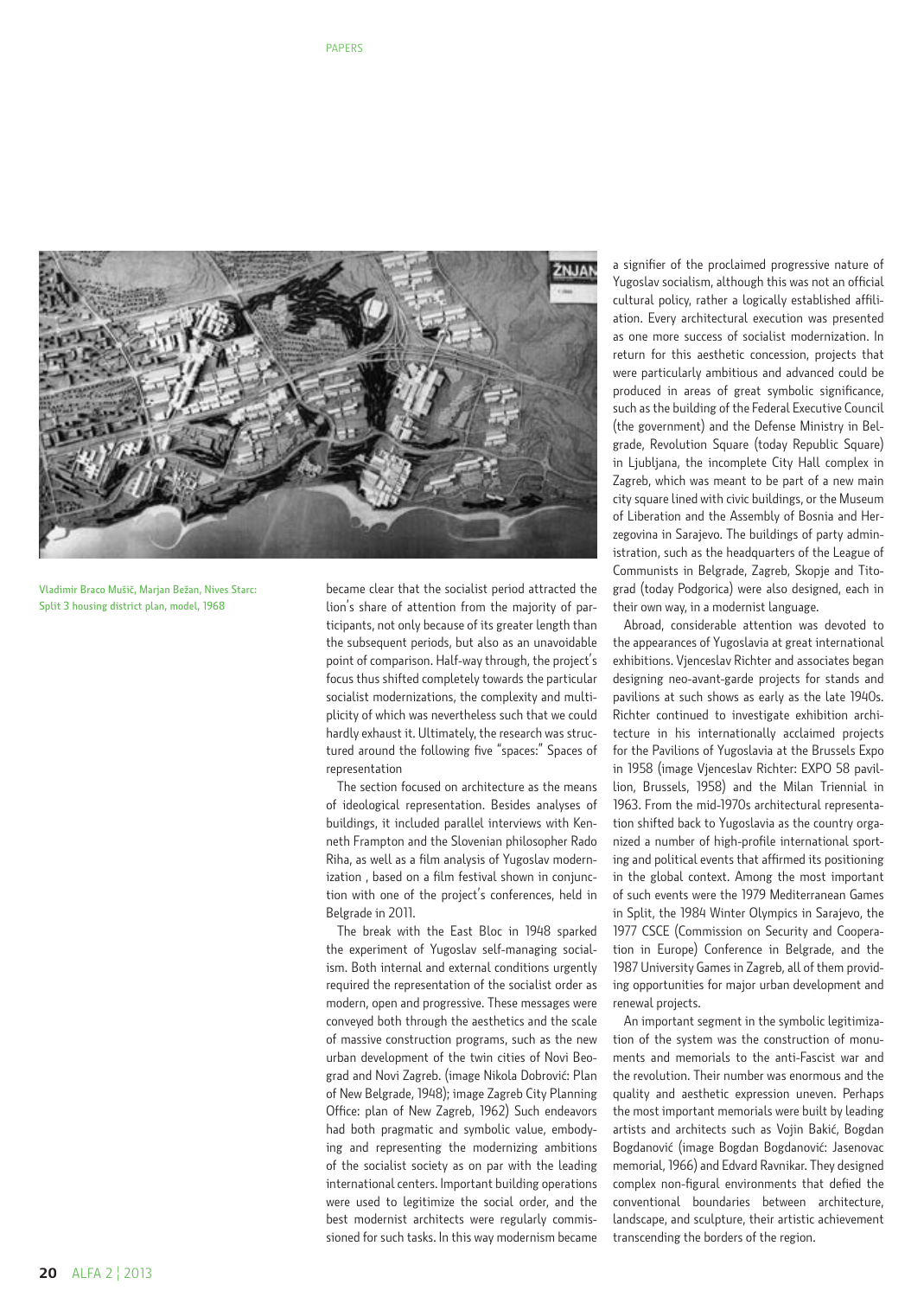## **Spaces of global exchange**

Socialist Yugoslavia's position between east and west had major effects on its architecture and urbanism. The country used its specific geopolitical position for the considerable advances in its technical capacities and culture. It facilitated encounters of the rival blocs, and even the merging and hybridization of their experiences. Its leading role in the Non-Aligned Movement opened up the chances for post-colonial collaboration in third world countries. Yugoslav architects underwent advanced training and specialization with the world's leading practitioners and institutions and kept up their international connections. It was highly symbolic that the famous last 10th meeting of CIAM was held in Dubrovnik in 1956, even though the participation of local architects was limited. The long tradition of the Zagreb Fair reached its peak at the height of the Cold War, between the mid 1950s and the early 1970s. The site was a testing ground for modernist architectural experiments in which architects from Yugoslavia and both Eastern and Western blocs built pavilions. Important fairs were also held in Belgrade and Ljubljana. The Biennial of Industrial Design (BIO) was first held in Ljubljana in 1964 and soon acquired an international reputation.

Exchange of exceptional symbolic importance were two large-scale urban planning projects, both co-financed by the United Nations. One was the plan for the reconstruction of Skopje after the disastrous earthquake of 1963, the other large scale regional plans for the Adriatic region. After an international competition, the leading Japanese architect Kenzo Tange and his team were commissioned to design the downtown area of Skopje; this was the first important export of modern urban planning concepts from Japan to the international context (image Kenzo Tange: Competition project for centre of Skopje, 1964). A number of Skopje's public buildings were donations from the various countries of the world, such as an elementary school designed by the Swiss modernist Alfred Roth and the Museum of Contemporary Art designed by the Polish Group Tigers<sup>4</sup>. Skopje thus enthused in a cosmopolitan air of collaboration. Exchange with international architectural discourse significantly contributed to the development local architectural scene. Plans for the Adriatic devised between 1967 and 1972 brought together local town planners and other experts, who had already drawn up a methodology for the analysis and development of the coast with international consulting teams from around the world. The project resulted in meticulously worked-out interdisciplinary plans aimed at the integrated planning of economic and urban growth

with special attention paid to protection of historical and natural environments.

Abroad, the Yugoslav construction industry, which was making progress thanks to modernization on its own territory, became competitive in the international markets too, mobilizing its political links with the Third World and East Bloc countries.

Construction companies offered a full range of services, including architectural and urban planning. Many of these companies, like Komgrap, Tehnika, Industrogradnja, Smelt and Energoinvest built successfully around the world. The largest one was Energoprojekt, which undertook jobs in over 80 countries. Some of these business connections have survived the collapse of Yugoslavia, but on a much smaller scale. (image Energoprojekt: Lagos Fair, 1973-1977)

#### **Politics of urban space**

The section explored the evolution and contradictions in the development and governance of urban space. Large construction operations, although planned on rational principles, were in the formative decades of socialism essentially motivated both by pragmatic and political reasons. The appropriation of green field territories for new cities and settlements outstripped the real capacities of the period, and most likely the needs too. Often these areas still remain incomplete, with hollow spaces in the urban tissue that were never filled with the planned programs. Visions of new cities of utopian scale and ambitions certainly did change the social landscape and the demographic structure of society, for they



Janez Lajovic, Vladimir Mušič, Anton Pibernik, Savin Sever: prototype of housing unit, Flat for Our Circumstances exhibition, 1956

Andrija Čičin-Šajn, Žarko Vincek: Hotel Libertas model, Dubrovnik, 1968-72

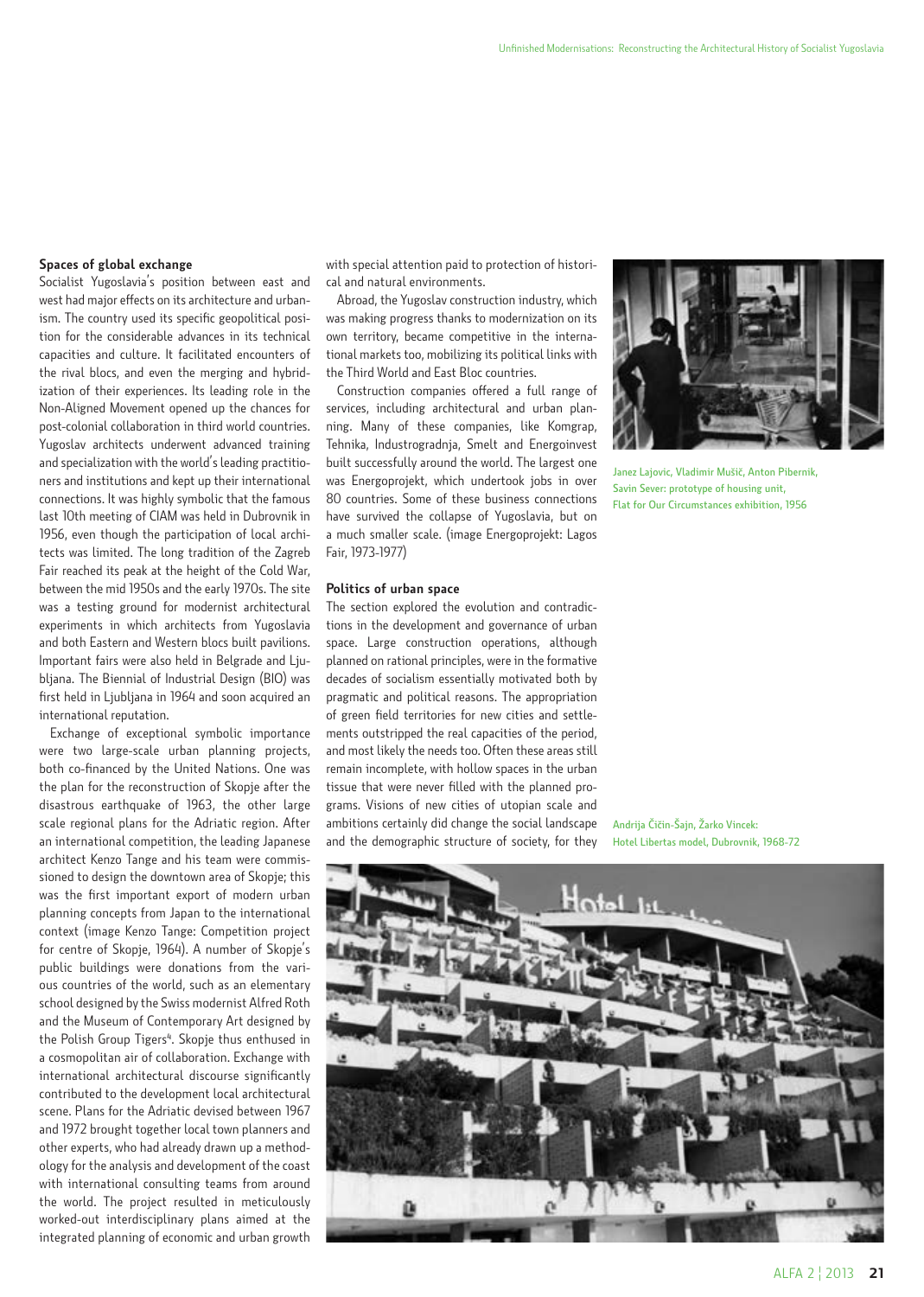enabled a major influx of the rural population into the cities, providing a supply of industrial labor and the formation of a new class of urban workers as generators of the development of socialist society. The vast energy put into these operations partially paid off: the basic planning concept of the "Radiant City" of sun, space and greenery was achieved and over the decades was perfected by humanizing the scale and spatial layouts. One of most notable examples of advanced "design for the largest number" is vast residential district Split 3, where the megastructural scheme included cozy pedestrian streets and variations of scales and architectural articulation (image Vladimir Braco Mušič, Narjan Bežan, Nives Starc: Split 3 housing district plan, model, 1968). Prefabricated building systems, such as IMS Žeželj and YU-61, were developed to facilitate their construction. "Public space" was abundant: common ownership of the land allowed for generous open spaces for all, but only in rare instances was that space treated as an active social space of the city. The socialist system, moreover, did not manage to achieve a rhythm of urbanization such as to ensure everyone the right to housing, and illegal and deregulated building was tacitly tolerated or ignored.

One of the consequences of the first wave of mass urbanization during the second half of the 1950s and during the 1960s was the development of the construction industry, which became one of the most powerful branches of the economy. With the economic reforms carried out in the mid-1960s, the influence of the building firms on the production of the built environment was ever more pronounced. The large architectural offices enabled effective planning and technological optimization, but in general did not stimulate conceptual experiments. Although it was constantly pointed out that Yugoslav socialism was supposed to lead towards a "withering away of the state" and to encourage the various forms of social participation, management of the space was in fact technocratic and top-down oriented.

## **Design of spatial practices**

This section focused on the design of the facilities for everyday life, predominantly housing and mass tourism. Urbanization left a particularly deep mark on housing. At the height of modernization, what is colloquially called "crane-urbanism" and the mass produced architecture of the housing estates and blocks produced visually and typologically uniform environments Yugoslavia-wide. These environments may not have been the complete realization of the ideal modern city, but the advantages derived from reliable standards and the lavishness of public space did ensure a sound level of residential building. The floor plans of flats were on the whole at a high level and their continuous refinement aimed at pulling the maximum spatial qualities from limited resources. Modern housing included the design of furnishings, and was gladly taken as a signifier of general social progress. In 1956, the first all-Yugoslav conference on housing construction was organized in Ljubljana under the title a Flat for Our Circumstances, (image Janez Lajovic, Vladimir Mušič, Anton Pibernik, Savin Sever: prototype of housing unit, Flat for Our Circumstances exhibition, 1956) which included a competition for dwellings, equipment and sanitary fittings. A number of educational exhibitions with similar topics followed in other cities. With the advancement of urbanization, housing was addressed in an interdisciplinary way by incorporating substantial sociological and psychological research. These researches problematized the ways in which modernization affected or reshaped traditional social formations with the "nuclear family", the presumed basic cell of socialist society. At the social level, egalitarianism in the allocation of housing led to social heterogeneity in most of the modernist housing estates, which is largely preserved to this day. Housing construction was accompanied by the production of welfare buildings that formed the basic infrastructure of community services, such as kindergartens, schools, and clinics.

Particularly advanced architecture was produced in situations with complex programs: educational institutions and hospital complexes. The economic development and the increasing openness of society instigated new social practices like mass tourism and consumerism, indicating a shift from collectivism to a more individualist society. This process was accompanied by the expansion of architectural typologies including row-houses, terraced houses and mixed density developments. These were alternatives to modernist slab-and-tower settlements, but also to illegal construction. As a result of the international growth of mass tourism, the Yugoslav coastline became a desirable and suitable destination for visitors from Eastern and particularly from Western Europe. Tourism was one of the main sources of hard currency. Tourist architecture in the period from the mid-1960s to the mid-1970s became an area of vigorous experimentation with results worthy of international consideration. Thanks to regional planning, the coast remained protected against excessive urbanization. (image Andrija Čičin-Šajn, Žarko Vincek: Hotel Libertas, Dubrovnik, 1968-72) Architectural research of buildings for commerce and the growth in their scale from supermarket to department store to prototype malls developed practically in a straight line from the end of the 1950s to the disintegration of socialism.

### **Yugoslav architectural space**

Should the former Yugoslavia be studied as a whole, considering that its architecture comprised distinct and authentic architectural cultures associated with the national architecture schools? Socialist modernization enabled the emergence of such cultures, which were further aided by the cultural autonomy and high status of the architectural profession. By the early 1920s, there were three architectural schools: in Belgrade (1897), Zagreb (1919) and Ljubljana (1920), followed immediately after World War II by those in Sarajevo (1949) and Skopje (1949). At the beginning of the 1980s a sixth school opened in Priština. All had similar polytechnic curricula, and the mastery of architectural design skills was based on gradually completing increasingly complex typological tasks, indicating a pragmatic education applicable in practice. In spite of their broad similarities, the schools developed distinct aesthetic and conceptual profiles. Such heterogeneity had several sources. Through most of the socialist period, all schools subscribed to a modernist ideology, but at the same time each drew on the greatly differing local traditions of urban cultures and vernacular forms. Leading creative personalities also greatly affected their profiles. Finally, individual schools gravitated towards different international centers where their leading architects completed their advanced training. For example, Ljubljana had contacts with Scandinavia, Zagreb with the Netherlands, and Skopje with the USA. All of Yugoslavia's architectural scenes were well informed of and interested in current international goings-on.

Architecture in Yugoslavia was in no way a monolithic cultural formation; it was largely divided into individual national schools and scenes according to the federal organization of the state. What brought these separate scenes together, however, was a common socio-political context, which enabled the cultural autonomy of architecture and provided the general framework of modernization with its common programs, standards, and resources. Architects worked predominantly within their own republics and professional organizations, such as the architects' associations, were organized at the level of the republic. The intensity of exchange between the different republics fluctuated; during the first post-war years it was strong, particularly when it came to aiding the foundation of new schools in Sarajevo and Skopje; in the subsequent years it had its ebbs and flows. Certain pan-Yugoslav phenomena emerged out of such circumstances, for example the unique success that Slovene architects had at architectural competitions around the country in the 1960s and 1970s, resulting in some significant executions. Despite a certain parochialism in all of the republics,